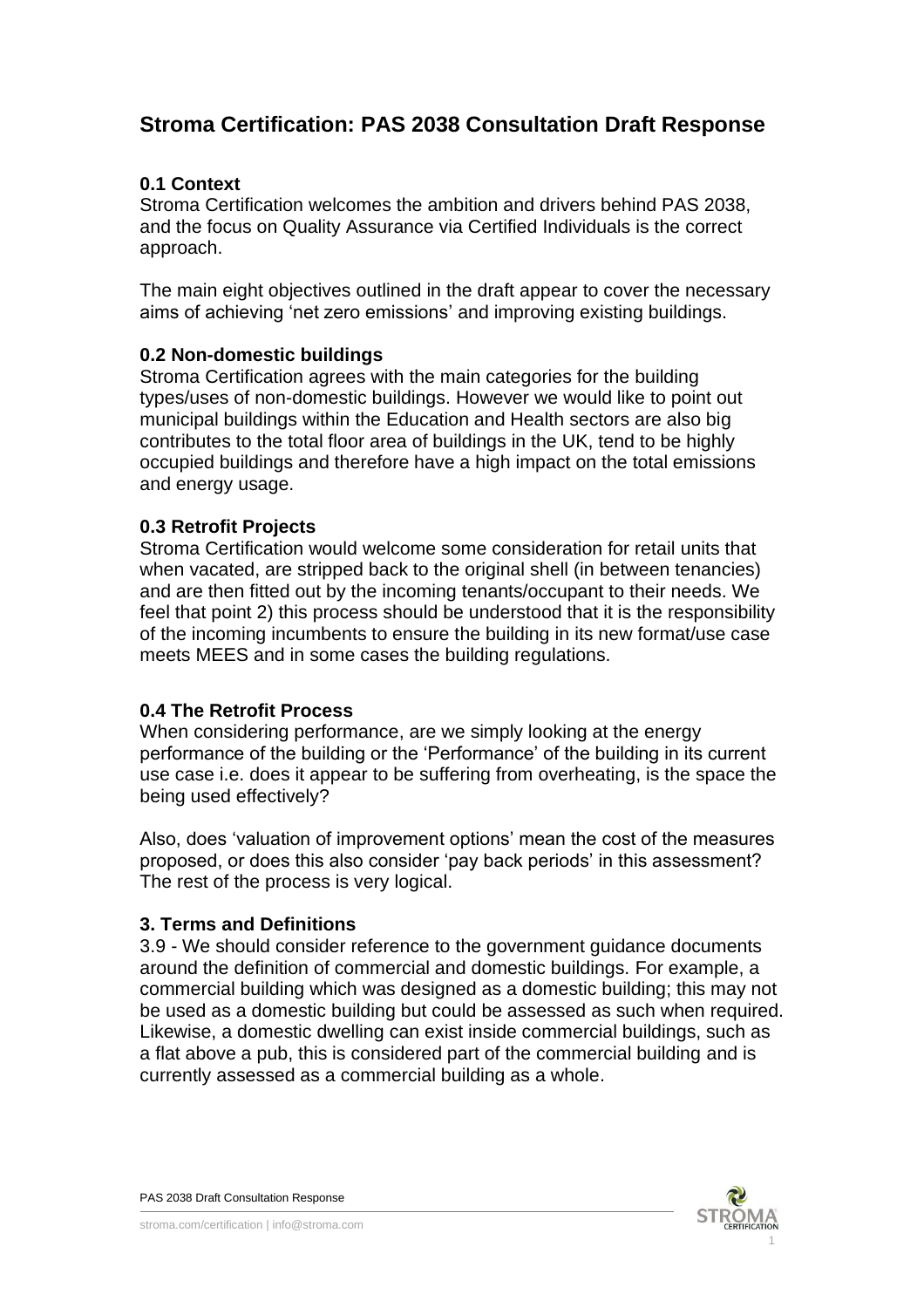## **4.1 Qualification of project team members**

Accredited Energy Assessor – L5 LCEA (Low Carbon Energy Assessor). This specifies a standard which only exists with one certification body (CIBSE), of which there is no nationally recognised occupational standard, which would significantly impact on the industry and the energy assessor who currently practice.

The term energy assessor in commercial strands, applies to NDEA L3, L4 and L5 and this is based upon an existing NOS/Qualification and Certification process, set by government and overseen by certification schemes in line with the Scheme Operating Requirements.

Each level increment relates to an assessment complexity level, so the more complex a building is, the higher the level of knowledge/understanding/competency and capability the assessor must possess before being certified by a scheme.

In addition to this, NDEA L4 assessors are also permitted to perform New Build assessments.

In addition, if the assessment is to be done via Dynamic Simulation Modelling (DSM) then the assessor must also be certified to NDEA L5. For most schemes, this can only follow once the assessor has achieved NDEA L4 and has sat an upskill to use the DSM tool/software correctly.

Stroma Certification believes that the above routing is robust and ensures that only highly competent individuals can perform DMS modelling at all assessment levels required for all buildings.

Therefore, we believe that it is right and proper for NDEA L4 and L5 assessors to be included in the PAS. NDEA L4 assessors can assess the energy performance of any building via SBEM methodology, and if desired or required an NDEA L5 assessor is required if DSM is necessary (i.e. where overheating, specialist lighting, solar radiance calculations are needed etc).

The NDEA qualification only covers the energy assessment of the building to obtain the asset rating, recommendations and typical occupancy and savings.

Therefore, we recommend that the DEC qualification should hold some weight, where the assessor is also NDEA L4.

However, where necessary, training is required to upskill assessors(such as looking at occupancy, consumption data, pay periods, and condition), a course for required knowledge can be provided, similar to the requirements needed for Section 63 assessors in Scotland and PAS 2035 retrofit of domestic buildings.

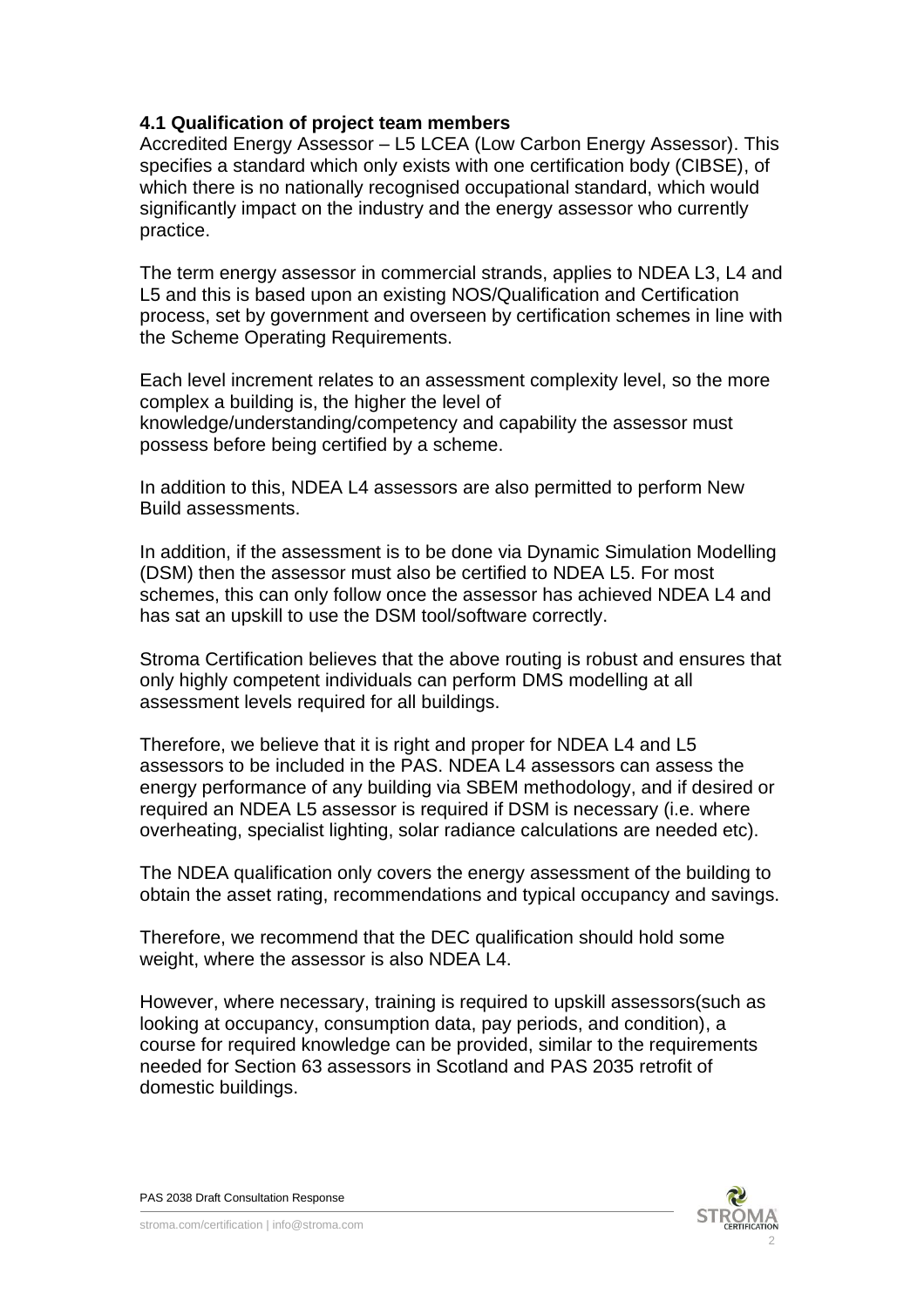# **4.2 Additional qualifications**

Having attended and reviewed the qualifications available for traditional/protected buildings, Stroma Certification feels this qualification covers mostly considerations for domestic buildings and the course would need to be adapted or changed/separated for commercial considerations.

We are also concerned that currently there is only a single provider offering one of the qualifications (L3 Award in Energy Efficiency and Retrofit of Traditional Buildings), which is a major limiting step in ensuring enough capacity in the industry. The other two qualifications, whilst are an option, are not currently available from any provider that we can see online.

# **4.3 Retrofit Lead Professional**

Stroma Certification would welcome consideration that a Retrofit Coordinator could fulfil this role. Retrofit Coordinators, particularly those who hold NDEA L4 and/or L5 would be even more suitable.

These individuals already exist and are becoming experienced in leading a retrofit project on domestic dwellings. As this is project management, where the core principle is that the coordinator only performs roles that are in their competency, in such case where they don't hold competency for a particular role, they can lead the project **only,** and employ various experienced, qualified practitioners to perform key roles and produce necessary reports for a specific project.

This role should be certified to ensure that projects are quality assured, insured etc due to the variety and complexity of retrofit projects possible.

# **5.1 Requirement of assessment prior to retrofit**

Firstly, we need to consider the assessment methodology options derived from NCM (National Calculation Methodology);

- SBEM For L3/4 buildings and when there is no need to consider the overheating, impact of solar radiance on lighting, heat gain and PV etc via enhanced modelling techniques.
- DSM an enhanced modelling methodology using dedicated software
- DEC used for modelling energy consumption of a buildings via analysis of the building and the occupancy levels of the building.

The most appropriate methodology should be selected by the Retrofit Lead Professional or Lead Assessor, at the 'Context' stage of assessment, or in the discovery (triage) phase.

Stroma Certification is concerned by the lack of reference to these methodologies within the PAS – for reference PAS 2035 refers to SAP and RdSAP as appropriate methodologies that can be used, and it is the responsibility of the Retrofit Coordinator to decide which is the most appropriate methodology to sue. This process should be replicated in PAS 2038.

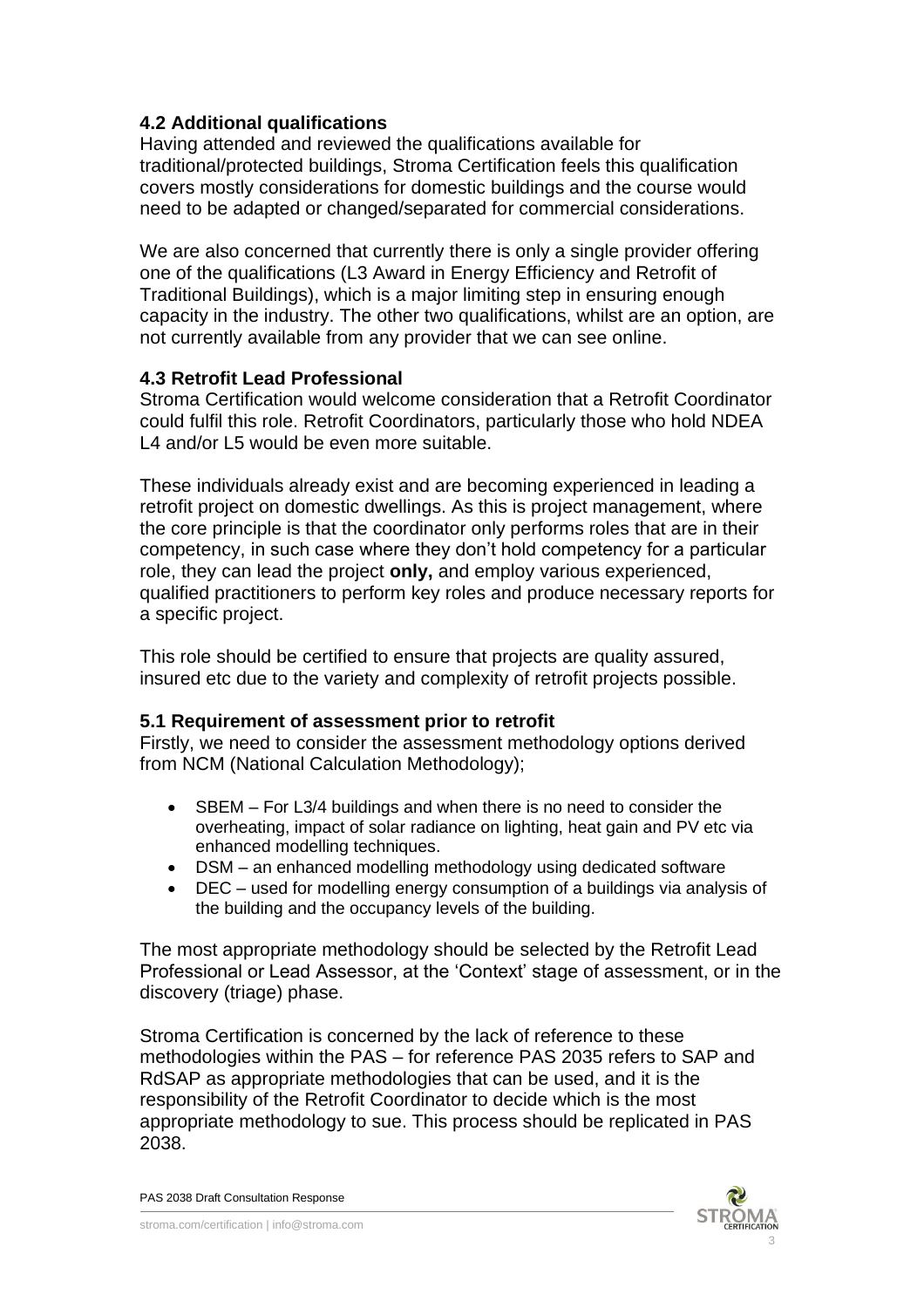DSM and SBEM calculations are used as a basis for many Government regulations, such as EPC and MEES, and should be recognised within this PAS.

In addition, many NDEAs, who use these recognised methodologies are also DEC assessors, and have a working knowledge of how to measure and assess occupancy, whilst Schemes have experience in launching and running NDEA Green Deal and Section 63 schemes (and any training or upskilling required) to incorporate occupancy into the existing methodologies or to run alongside these.

## **5.2 Scope of Assessment and 5.3 Estimate of Annual Energy Use**

As per our comments for 5.1, the methodologies that already exist for NDEA (SBEM and DSM) and DEC will cover the vast majority for the assessment requirements, with exception of the condition aspects.

Many commercial buildings, and particularly those that are well managed, will usually have a whole raft of data that NDEAs are experienced in obtaining from building managers, such as consumption data, asset registers, plant documentation and the may also be BIM related data that can be used as part of the assessment process.

## **6.0 Evaluation of improvement options**

Stroma Certification has, within this consultation response, identified currently approved and widely used methodologies, performed by certified and competent energy assessors to assess the buildings energy performance and actual usage (SBEM, DSM and DEC).

These methodologies should be referenced in this section as a means to achieve the calculated outcomes listed in points a) through to c)

It is also worth noting that the software that exists to assess energy performance (SBEM and DSM) and operational ratings (DEC) produces outputs which are portable, which should result in a smooth transition from assessment to evaluation to compiling a medium-term improvement plan.

#### **12.4 Handover and 12.5 Fine Tuning**

Whilst the draft PAS refers to the production of a DEC after one year of occupancy, which will allow the building owner to understand the impacts of the improvement measures on actual energy use, there is no indication of the asset rating improvements. Therefore, Stroma Certification strongly recommends that an EPC is produced as part of handover process.

This would also update the data held on the EPC register and allow government and ONS to regularly evaluate and understand the impact of the PAS on UK's property portfolio. This would be incredibly valuable when considering strategy, future targets and direction and reporting.

#### **Summary**

PAS 2038 Draft Consultation Response

stroma.com/certification | info@stroma.com